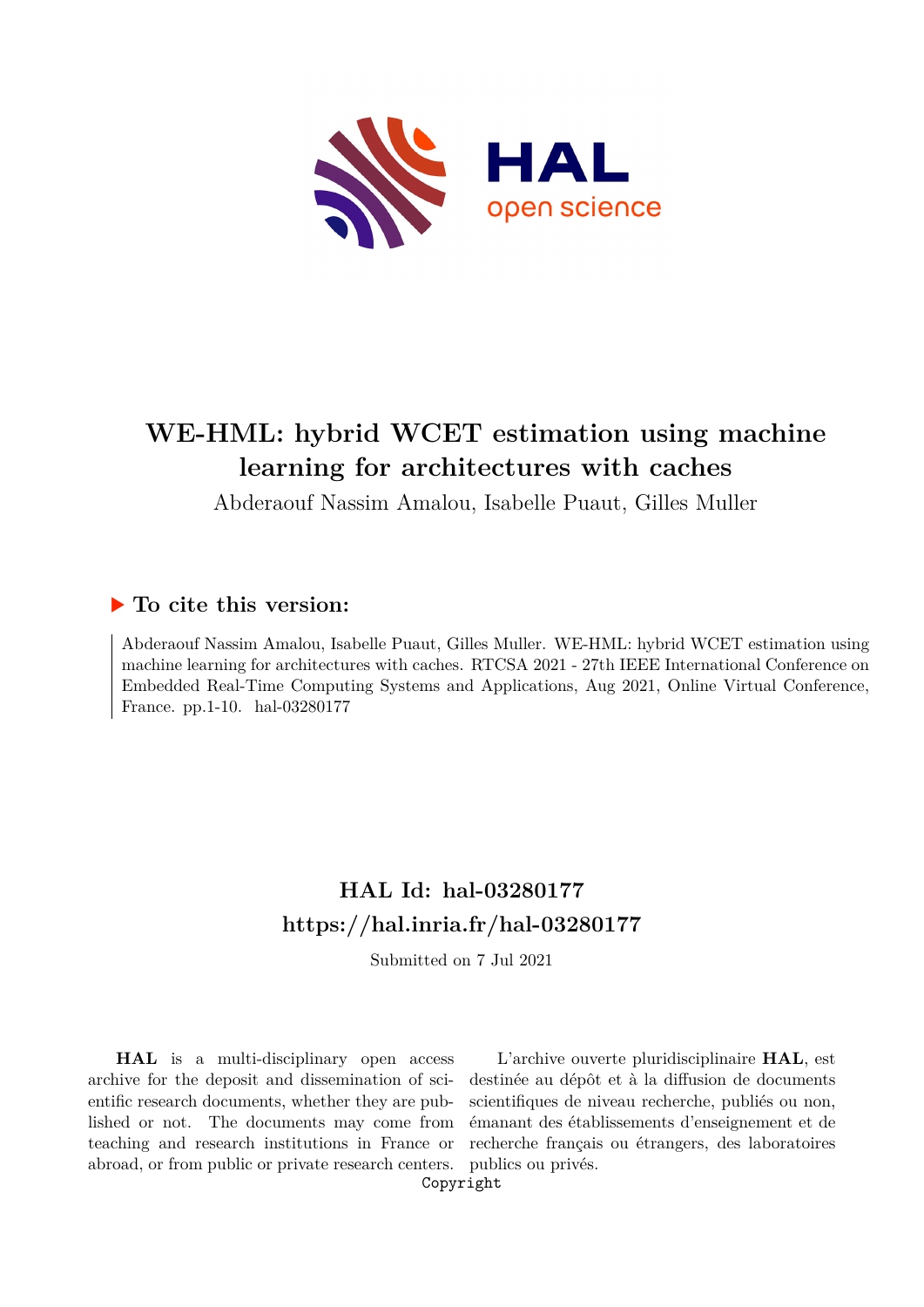# WE-HML: hybrid WCET estimation using machine learning for architectures with

caches

Abderaouf N Amalou *Univ. Rennes* Rennes, France abderaouf.amalou@irisa.fr

Isabelle Puaut *Univ. Rennes* Rennes, France isabelle.puaut@irisa.fr

Gilles Muller *Inria, Paris* Rennes, France Gilles.Muller@inria.fr

*Abstract*—Modern processors raise a challenge for WCET estimation, since detailed knowledge of the processor microarchitecture is not available. This paper proposes a novel *hybrid* WCET estimation technique, WE-HML, in which the longest path is estimated using static techniques, whereas machine learning (ML) is used to determine the WCET of basic blocks. In contrast to existing literature using ML techniques for WCET estimation, WE-HML (i) operates on binary code for improved precision of learning, as compared to the related techniques operating at source code or intermediate code level; (ii) trains the ML algorithms on a large set of automatically generated programs for improved quality of learning; (iii) proposes a technique to take into account data caches. Experiments on an ARM Cortex-A53 processor show that for all benchmarks, WCET estimates obtained by WE-HML are larger than all possible execution times. Moreover, the cache modeling technique of WE-HML allows an improvement of 65 percent on average of WCET estimates compared to its cache-agnostic equivalent.

#### I. INTRODUCTION

The Worst-Case Execution Time (WCET) of a program is the longest time the program will take to execute on a given architecture. Knowing the WCET of a program is crucial in realtime systems to prove that deadlines will be met. Determining the exact WCET of a program is not tractable, the WCET is therefore *estimated*, seeking for an upper bound of the exact WCET. The challenge addressed in this paper is to compute WCET estimates for modern processors, for which the processor's micro-architecture is not precisely known.

WCET estimation methods are divided between *static* methods, *end-to-end measurement-based* methods and *hybrid* methods [1]. Static methods estimate the WCET without executing the program. In the first phase, they estimate the WCET of each basic block in the program thanks to the knowledge of the architecture, and in the second phase they calculate the whole program's WCET estimate from those of the basic blocks. For the second phase, *Implicit Path Enumeration Technique* (IPET) [1] is the most used class of techniques. IPET relies on solving a linear optimization problem generated from the program's Control Flow Graph (CFG). Static methods provide a *safe* WCET estimate, which is an upper bound of any possible execution time, provided that the WCET estimate of each basic block is itself safe. However, static methods require extensive knowledge of the micro-architecture of the processor (caches [2], pipelines [3], branch predictors

[4]). This information is increasingly difficult to obtain with recent architectures, for intellectual property reasons, or simply because the micro-architecture is too complex to design a safe and accurate model of the processor's timing.

*End-to-end measurement-based* methods are empirical techniques that do not require detailed knowledge of the hardware. They launch the program on a series of inputs, and the resulting execution times are measured and gathered. The WCET is then estimated, either by taking the highest measurement, or by extrapolation using statistical techniques (Measurement-Based Probabilistic Timing Analysis, or MBPTA [5]). By construction, when using the highest measurement as WCET estimate, these techniques can only underestimate the WCET, unless the input and the hardware state resulting in the longest execution path are used during the tests [6]. Therefore, a safety margin is often added to the WCET estimate to mitigate the lack of confidence in the measurements.

*Hybrid* methods mix static and measurement-based approaches. In a vast majority of these techniques (e.g. [5], [7]– [10]), *measurements* are used to estimate the WCET of basic blocks. The WCET of the whole program is then estimated using calculation methods such as IPET. The advantage of hybrid techniques is that they do not require knowledge of the architecture, while being able to find the longest path of the CFG. However, measurement-based hybrid methods are prone to the problem of measuring the execution time of every basic block b at least once (*code coverage* issue) [11]: finding an input for which  $b$  is executed is challenging, as well as finding an input that exercises the worst-case execution scenario of b.

In this paper we propose a new hybrid WCET estimation technique named WE-HML (for WCET Estimation using an Hybrid Machine-Learning based technique) that supports caches. WE-HML operates in two phases. In the first phase (*learning phase*), the timing model of the processor is learnt through the training of machine learning (ML) algorithms. WE-HML comes with five ML algorithms that are found to produce good timing predictions. Learning is performed using extensive measurements on the binary code of a large set of automatically generated basic blocks. The WCET of each basic block is learned for different *execution contexts* of the basic block. For the scope of this paper, the considered context for a basic block is the level of *cache pollution* coming from the execution of other code in the same loop nest. One benefit of WE-HML is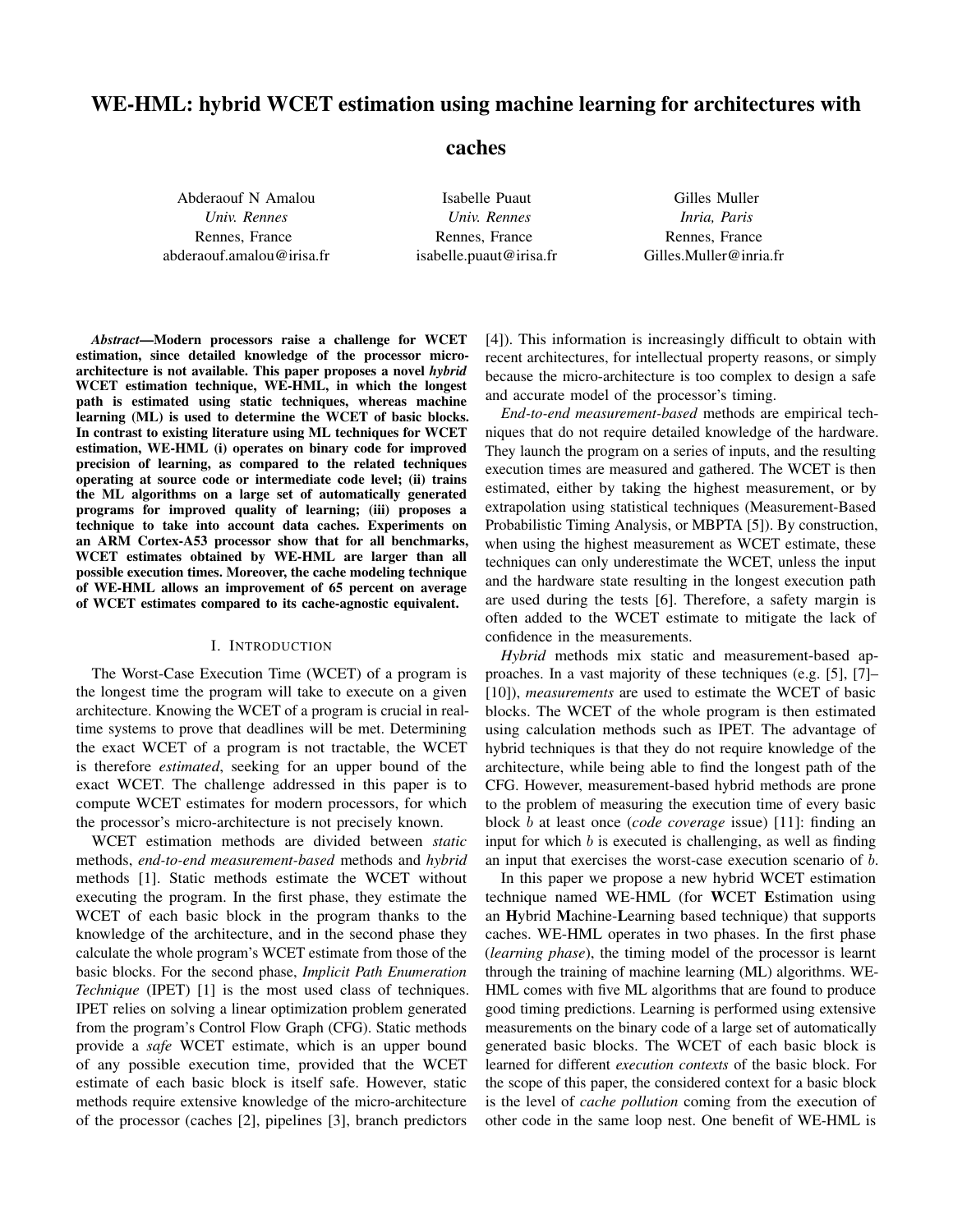that it requires little knowledge on the memory hierarchy. The training phase is executed only once per architecture.

In the second phase (*WCET estimation phase*), the WCET of each basic block of the target program is computed, by applying the timing model learnt in the first phase for the cache pollution suffered by the basic block. The cache pollution is calculated using static analysis. The WCET of the overall program can finally be computed using a modified version of IPET. This second phase is executed once for each target program.

We believe that WE-HML can be used for software at intermediate safety levels (for example DAL B and C in the aeronautic industry [12]), that may use for obvious cost reasons, processors that are too complex to have a safe timing model, and thus for which static WCET estimation methods are not available. For such systems, WCETs are needed, and thus some pessimism in WCET estimation is tolerated, but missing a deadline, if sufficiently rare, can be accepted.

We have evaluated WE-HML on the Cortex-A53 processor used in the Raspberry Pi 3 B+ platform [13], for which there is no detailed micro-architecture description available at the current time. Our experiments evaluate the WCET of 13 programs from the TACLeBench benchmark suite [14]. Since WE-HML is an empirical technique (the learning phase uses measurements), there is no formal guarantee that it produces safe WCET estimates. Still, for the tested programs, estimated WCETs are always larger than the maximum observed execution times (MOETs).

WE-HML has two advantages over existing hybrid techniques. First, measurements, which are time-consuming, are performed only once per architecture, to train the ML algorithms. Estimating the WCET of a target program is fast based on our experimental evaluation, about thirty seconds for most programs. Second, since the WCETs of the basic blocks of a program are estimated using an ML algorithm instead of measurements, WE-HML eliminates the code coverage issue that exists in related hybrid techniques.

While machine learning has been used in the past to estimate WCETs [15]–[17], all methods that we are aware of, operate at source code or intermediate code level. WE-HML instead operates on *binary code* to augment the precision of learning. In addition, most ML-based WCET estimation techniques apply training on a small number of benchmarks, whereas WE-HML relies on a large set of automatically generated basic blocks, providing a high quality of training. Finally, WE-HML is unique in its support for caches. The contributions of this paper are the following:

- A hybrid WCET estimation technique for single-core processors, based on an ML-derived timing model of the core.
- A technique to account for processor caches, with little knowledge of the memory hierarchy.
- A selection of five ML algorithms, based on the learning scores for basic blocks obtained after experiments (*r2* score [18], mean relative error and maximum error): Random Forests, Neural Networks, Gradient Boosting, Ridge and Bayesian Ridge. None of these five techniques

consistently outperforms the others for all benchmarks.

- A detailed experimental evaluation of the quality of predictions and the interest of accounting for caches.
	- When evaluating WE-HML on complete programs, we observe that predicted WCETs are always higher than any observed execution times, for all benchmarks and all ML algorithms.
	- By comparing WE-HML (that accounts for cache effects) with a cache-agnostic technique, we observe that cache modeling decreases WCET estimates by 65% on average.
	- Finally, our experimental evaluation provides a comparison with a cache-agnostic measurement-based hybrid approach. Experimental results show, on a representative benchmark, that WE-HML calculates WCET estimates that are 2.5 times smaller than the baseline hybrid technique.

For the sake of reproducibility of results, the source code of WE-HML is available (https://gitlab.inria.fr/puaut/we-hml/).

WE-HML currently targets single-core processors. Extending our work to multi-core processors will require taking into account interference delays when accessing shared hardware resources, which is left for future work.

The rest of this paper is organized as follows. Section II presents the WE-HML approach. The experimental methodology for evaluating WE-HML on an ARM Cortex-A53 processor is detailed in Section III. Experimental results are given in Section IV. Section V compares our approach to related techniques. We finally discuss on the results achieved and present our future work in Section VI.

#### II. WE-HML APPROACH

WE-HML operates in two phases. In the first phase, described in Section II-A, machine learning algorithms are trained, using measurements on a large set of automatically generated basic blocks. In a second phase, presented in Section II-B, the WCET of programs is estimated using a modified IPET calculation method. For the sake of clarity, these two phases are presented in a target-independent manner, and voluntarily disregard the consideration of the execution context of basic blocks (for the scope of this paper, caches), which are detailed in Section II-D. Automatic generation of training data is presented in Section II-C.

#### *A. Learning the processor timing model (training)*

The training phase is executed once per target architecture. Its purpose is to learn the timing model of the processor, as depicted in Figure 1. WE-HML comes with five ML algorithms, that are trained on automatically generated basic blocks. The automatic generation of basic blocks, detailed in Section II-C aims at covering a large variety of code structures that exist in real code. Once trained, each ML algorithm can estimate the WCET of any basic block in programs, including basic blocks never encountered during the training phase. The ML algorithm captures the impact of the contents of a generated basic block on its WCET.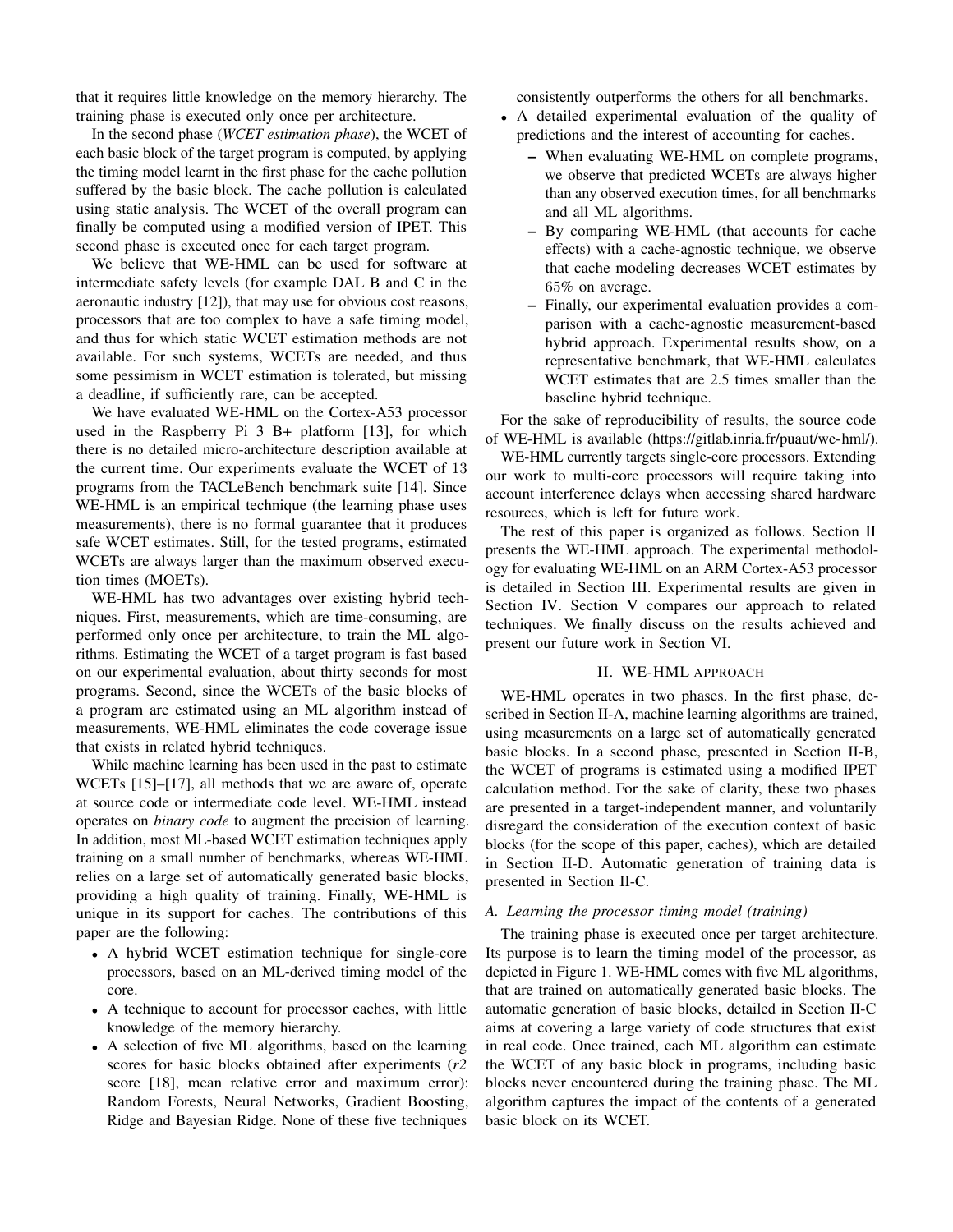

Fig. 1. WE-HML training phase

The ML algorithm learns from the values of numerical quantities, called *features*. The considered features in WE-HML are a vector of proportions of each type of machine instruction (e.g. add, sub) to the number of instructions in the considered basic block ( $\frac{\# specific\_instr}{\#instrs}$ ). When an instruction type has different addressing modes that impact the instruction timing (i.e., memory vs register operands), each variant is a different entry in the vector. Encoding instruction types as proportions permits the construction of a timing model that is independent of the length of basic blocks. For the same reason, the WCET estimate of a basic block is also encoded as a proportion of cycles to the number of instructions in the basic block ( $\frac{WCEPT}{\#instrs}$ ). Features and normalized WCET estimates are both represented as floating-point values.

#### *B. Estimating the WCET of a target program*

The WCET estimation phase for a target program is shown in Figure 2. First, basic blocks, their associated features, and the program's Control Flow Graph (CFG) are extracted from the program's binary code. The learned timing model is then used to compute a WCET estimate for each basic block. The CFG and the WCET estimates are then fed back to a WCET estimation tool that implements the IPET [19] for estimating the WCET of the entire program. In our WE-HML prototype, we have modified the IPET implementation of the Heptane open-source software [20].



Fig. 2. WE-HML WCET estimation phase

| Listing 1. Example of C code    |
|---------------------------------|
| for (int i = 0; i $<$ 100; i++) |
| if $(t[i]>0)$ s = s + t[i];     |
| else $s = s - t[i]$ ;           |

We illustrate WCET estimation on a simple program that computes the sum of the absolute value of 100 elements stored in an array t. Listing 1 and Figure 3 show respectively the C source code and the corresponding CFG that is extracted



Fig. 3. Control flow graph for code of Listing 1

 $n_{start} = 1$  $n_{\text{for}} \leq 101$  $n_{for} = n_{start \rightarrow for} + n_{endif \rightarrow for}$  $n_{for} = n_{for \rightarrow if} + n_{for \rightarrow end}$  $n_{if} = n_{for \rightarrow if}$  $n_{if}$  =  $n_{if \rightarrow then} + n_{if \rightarrow else}$ 

Fig. 4. IPET formulas for CFG of Figure 3

from the compiled binary code. In Figure 3, nodes correspond to basic blocks and edges correspond to possible control flow between them. For example, basic block *then* contains the code for  $s = s + t/i$ .

First, the WCET  $w_b$  of a basic block b is estimated by applying the ML algorithm. Then, the IPET technique estimates the longest path in the program using integer linear programming: the goal is to maximize the following quantity:

 $\sum$ b∈basic blocks  $w_b \times n_b$ , with  $n_b$  the number of executions of basic block b.

Constraints on variables  $n_b$  and  $n_{b\rightarrow b'}$  (the number of times the edge  $b \rightarrow b'$  is taken, *b* and *b'* being basic blocks) model the execution flows (a basic block is entered as many times as it is exited) and the maximum numbers of iterations for loops. Constraints are generated by the IPET technique, possibly with annotations for loop bounds when the tool is not able to infer them automatically. An excerpt of the constraints for the example program is given in Figure 4. Assuming for the sake of illustration that the outcome of the learnt timing model is a WCET of 10 cycles for all basic blocks, except block *then* which executes in 20 cycles, the result of the IPET calculation for the example is then  $n_{start} = 1, n_{for} = 101, n_{if} =$  $100, n_{then} = 100, n_{else} = 0, n_{endif} = 100, n_{start} = 1$  and the WCET estimate is 5030.

For simplicity reasons, we have assumed for this illustrative example that each basic block has a single, context-independent WCET estimate. For architectures with caches, this assumption is obviously not valid anymore. In Section II-D, we show how to extend this simple formulation to take caches into account.

#### *C. Automatic generation of training data*

Existing works using machine learning algorithms for WCET estimation [15], [16] rely on a small number of benchmarks to train the ML algorithms. This may limit the quality of training, because the amount of training data is too small, and the code snippets may be too homogeneous. Similar to [21], we address this issue by using a large set of automatically generated basic blocks as training data. The WE-HML code generator relies on a grammar to generate source code (C code) for basic blocks, that is subsequently compiled into binary.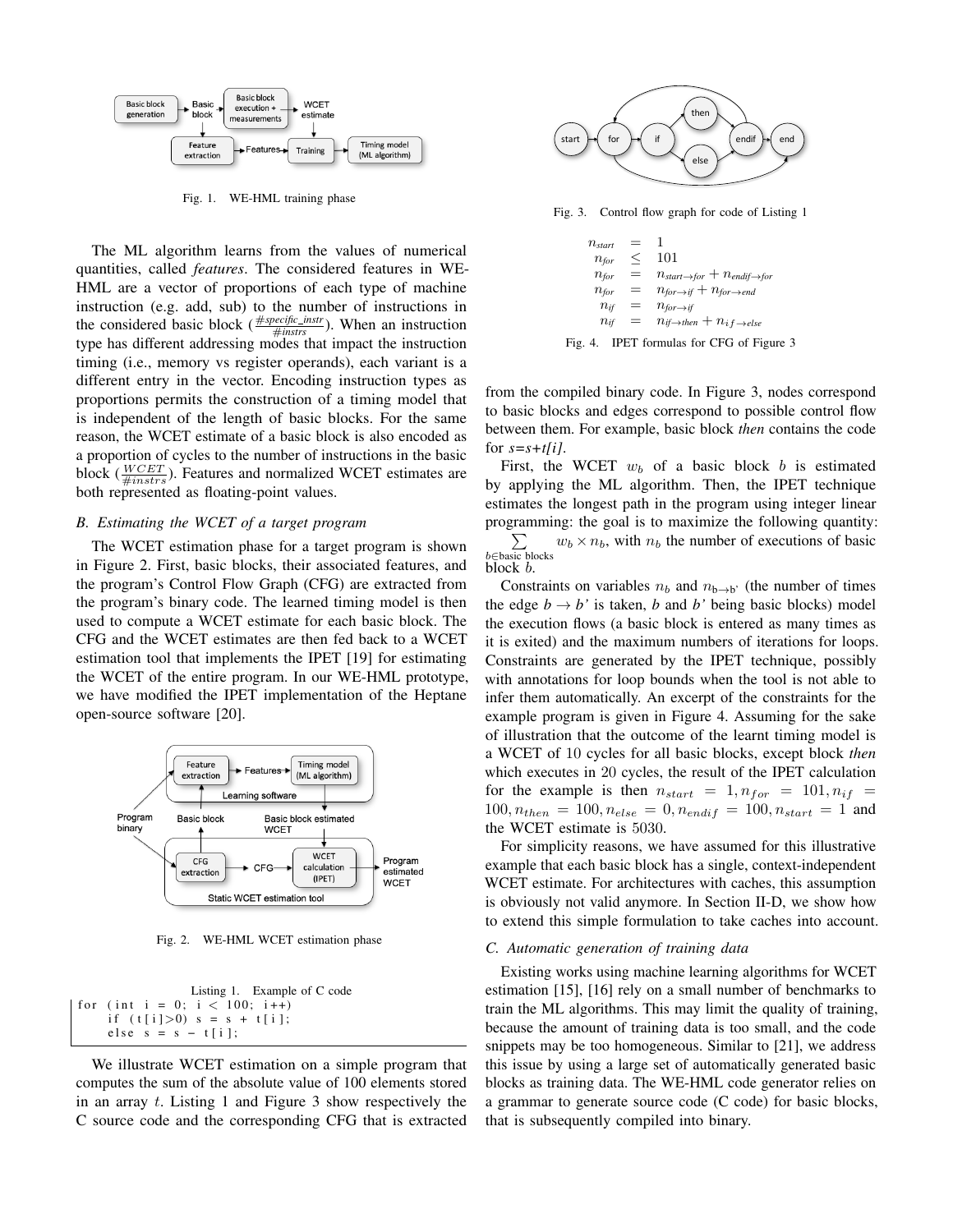The basic blocks produced by the WE-HML code generator have randomly selected numbers of statements and variables. The generated code uses all the standard basic types, all selected randomly by the generator, with user-provided parameters specifying the proportion of each type: *char*, *short*, *int*, *long*, in their signed and unsigned variants, as well as arrays of basic types. The most common C operations (arithmetic and logical operations, array indexing, shift and rotate operations, binary and unary operators on booleans, etc.) are covered.

A generated basic block first declares a set of variables and then applies randomly-selected operations on these variables. The code is guaranteed by construction to not trigger any exception at run-time (e.g. no out-of-bound array accesses). In order to cover branch instructions, the code may contain *if* statements. However, the generator ensures that there is no datadependent execution, and makes the outcome of conditional branches always known, i.e., the condition of the test for *if* statements is always *true*. The definition of a basic block in WE-HML is not the classical definition of a basic blocks as defined in the compiler domain. A basic block in WE-HML may contain branches, for the sake of timing estimation of branch instructions. An example of a generated basic block is given in Listing 2.

```
Listing 2. Example of generated basic block
array_0 [233] = (one > zero )? var_5 : var_4;var_3 = array_0 [array\_index] - var_3;array_0[164] = var_3 < < small_int;if (one > zero) {
  var_1 = var_5 \% 65497;var 6 = var 6 >> 2;
  array_0[146] = -array_0[array_0; x = -1146]
```
Since the WE-HML code generator produces C code, it is not dedicated to a particular architecture, and thus it can be used for WCET estimation of other targets than the ARM Cortex-A53 used in this paper.

The experimental conditions used to avoid as much as possible bias when training the ML algorithms on automatically generated code (e.g. optimistic timing for branches) will be detailed in Section III.

#### *D. Supporting processors with caches*

The memory hierarchy has a significant impact on the execution time of a basic block. When the instruction/data caches contain no information (*cold* cache), or worse, when dirty data has to be copied-back in memory, the execution time of a basic block is much longer than when the cache contains useful information loaded previously (*warm* cache). Therefore, not considering the memory hierarchy during WCET estimation amounts to evaluating only the cold cache scenario, which may result in highly pessimistic WCET estimates.

In contrast to static cache analysis techniques that require precise knowledge of both the cache architecture and the memory accesses made by the target program, WE-HML takes cache hierarchies into account by *learning* the impact of caches on the WCET of basic blocks.

A basic block executed within a loop nest may experience different levels of pollution of the cache hierarchy depending on the other memory accesses performed in the same loop nest. This is captured by the concept of cache *pollution value*. For a given basic block b executed repetitively within a loop nest, the pollution value models the volume of data that may conflict in the cache between successive executions of  $b$  in the loop nest. More precisely, if basic block  $b$  accesses  $x$  bytes of data, a *pollution value* of p means that  $p * x$  bytes are accessed within the loop nest outside  $b$ , and may evict the data loaded by  $b$ . We observed that the larger the pollution value, the higher the execution time of the basic block.

As part of the training phase, learning is performed for different pollution values. The WCET of each basic block b for a pollution value  $p$  is estimated by wrapping the code of  $b$ in a function, whose code is given in Listing 3.

Listing 3. Executing a basic block with cache pollution flush caches  $()$ ; for (i = 0; i <  $nb$ \_iter; i++) { */ / M o nit o r e x e c . o f BB ( r e a d c y c l e c o u n t e r )*  $\text{cnt\_read}(\& \text{tb}); \text{ BB}(); \text{cnt\_read}(\& \text{ta});$  $inv$  alidate\_icache(); pollute (p\*x); // Write randomly p\*x bytes }

The basic block is executed multiple times and its execution time is measured by reading the processor cycle counter (call to function *cnt read*). *pollution code* is inserted between the successive executions (function *pollute*). The objective of the pollution code is to evaluate the performance loss resulting in the execution of other basic blocks in the same loop nest, caused by pollution of all the caches in the memory hierarchy. The timing of the first execution, corresponding to the *cold cache scenario* is discarded, and the WCET for the warm cache scenario is evaluated from the measurements (see details in Section III-C). In order to minimize the amount of knowledge on the loop nest inside which the basic block is executed, the pollution code experimentally explores the memory references from the enclosing loop nest: for a pollution value  $p$ , the pollution code randomly accesses  $p * x$  bytes in an large array (whose size is the size of the last-level cache) to find the worst case. The repetitive execution of the basic block serves two purposes: (i) capturing the inherent timing variability of the processor; (ii) capturing (with no formal guarantee) the worst-case pollution from other blocks in loop nests.

The pollution code allows learning the impact of *all* cache levels in the memory hierarchy on the execution time of the basic block under study. This is achieved without precise knowledge of the different cache levels; WE-HML only requires the knowledge of the size of the last level cache, which can be easily determined experimentally. To be on the safe side, since pollution in the instruction cache is not yet managed, the instruction cache is flushed between experiments (call to *invalidate icache*).

As part of the estimation phase, WE-HML first estimates for each basic block executing within a loop nest the cache pollution value  $p$ . This is done using a simple static program analysis (see details of the implementation in Section III-D) that counts the volume of data accessed within the loop nest.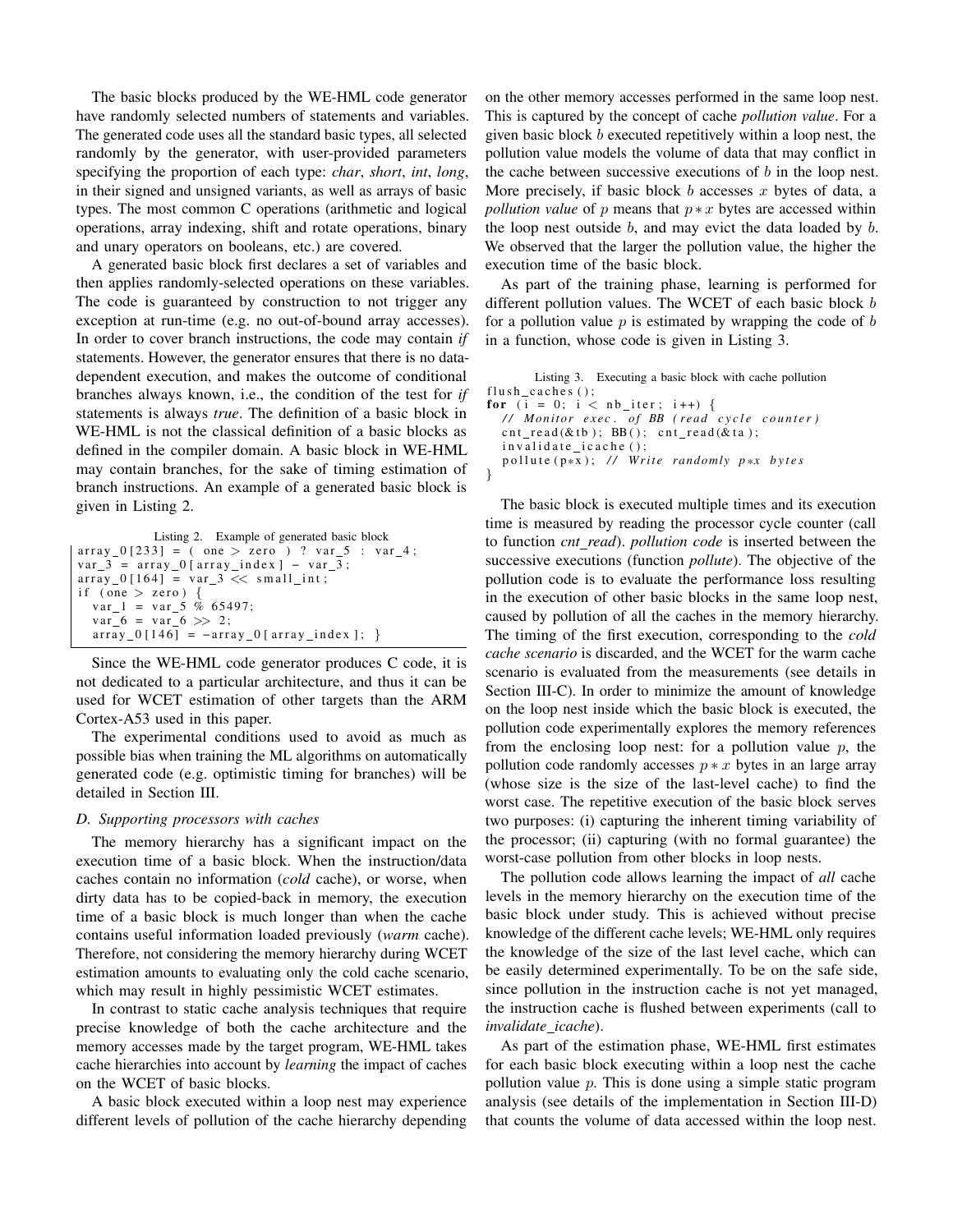Two WCET values per basic block are then used during WCET estimation: one value for the first execution of the basic block (*cold cache* scenario), obtained by using the ML prediction for the largest pollution value, and one value for the next executions of the basic block within the loop nest (*warm cache* scenario), obtained by using the ML prediction for the pollution value predicted statically. These two values are fed to the IPET calculation technique, with an extra constraint in the IPET calculation technique constraining the *cold cache* value to be used only for the first iteration of the loop.

#### III. EXPERIMENTAL SETUP

In this Section, we detail the experimental setup used for the evaluation of WE-HML for the Raspberry Pi 3 B+ platform. The hardware and software environments are first introduced (Section III-A). The programs used for evaluating the quality of predictions are presented (Section III-B). We then detail the learning and prediction phases of WE-HML (Sections III-C and III-D).

#### *A. Hardware and software environments*

The *Raspberry Pi 3 B+* [13] relies on a Broadcom BCM2837 SoC which is based on a 1.2 GHz 64-bit quad-core ARM Cortex-A53 processor, a 2-wide superscalar processor. The architecture features a private L1 cache and a 512 KiB shared L2 cache. Timing measurements are obtained using the cycle counter implemented in the processor (function *cnt read* in Listing 3). Reading the cycle counter requires one machine instruction, resulting in negligible measurement overhead.

The Raspberry Pi runs the Raspbian Lite operating system (Linux kernel version 4.19, light operating system without user interface to minimize the impact of the operating-system activity on timing). Similar to Bate et al. in [22], we configure the Raspbian operating system to force a constant processor frequency (800 MHz) and thus avoid Dynamic Voltage Scaling (DVS). To avoid as much as possible timing noise coming from the operating system, the codes are compiled and run as Linux kernel modules. The compiled codes are executed on a specific core (core 3) on which no user task is allowed to run (isolated core, using the Linux *isolcpus* facility). A cold cache is enforced at the beginning of each experiment, by invalidating the instruction cache and filling the data cache with dirty data.

#### *B. Benchmarks*

The quality of WCET predictions of programs was evaluated on 13 benchmarks from the TACLeBench benchmark suite [14]. Benchmarks using floating-point numbers were discarded because execution in kernel mode does not support floatingpoint values. We also excluded the benchmarks using emulated instructions, and the benchmarks reaching the limits of the prototype (using recursion or having complex call graphs not yet supported by cache pollution computation, as detailed in Section III-D). Table I gives the main characteristics of each benchmark: a brief description, the maximum depth of loop nesting found in the code, and the number of basic blocks.

TABLE I PROPERTIES OF BENCHMARKS

| Name               | Description                          | Nest.          | #BB             |
|--------------------|--------------------------------------|----------------|-----------------|
| binarysearch       | Binary search in an array            |                | 24              |
| bsort              | Bubble sort algorithm                | $\overline{c}$ | 33              |
| countnegative      | Basic counting on arrays             | $\mathfrak{D}$ | 34              |
| crc                | Cyclic redundancy codes              |                | 30              |
| expin <sub>t</sub> | <b>Exponential integral function</b> | $\mathfrak{D}$ | 30              |
| fdct               | Fast discrete cosine transform.      |                | 10              |
| fir                | Finite impulse response filter       | 2              | 16              |
| $h264$ dec         | H.264 block decoding functions       | 5              | 165             |
| insertsort         | Insertion sort                       | $\mathfrak{D}$ | 10              |
| ifdctint           | Discrete-cosine transformation       |                | 12              |
| matrix1            | Generic matrix multiplication        | 3              | $\overline{35}$ |
| ns                 | Search in 4-dimension array          | 4              | 19              |
| petrinet           | Petri net simulation                 |                | 170             |

Each benchmark comes with input values exercising the longest execution path.

Compiler optimizations were disabled when compiling the benchmarks, to facilitate the provision of flow information during WCET analysis (if optimizations were allowed, flow information, for example, loop bounds would then have to be transformed manually according to the optimizations applied by the compiler, which is error-prone [23]–[25]). Consideration of compiler-optimized code is left for future work.

The original code of benchmarks *expint* and *ns* was containing a long piece of code executed in only one loop iteration. As Heptane, the tool we have modified does not include any detection of such an *infeasible* path [26], it considers that this path is executed at all iterations, resulting in highly overestimated WCETs. Since we aim at estimating the quality of WE-HML and not the quality of Heptane, the code of these two benchmarks was re-structured to avoid this infeasible path.

#### *C. Training phase*

A total of 15000 basic blocks was generated for the training of the ML algorithmes. We have made sure that the generated basic blocks cover all the instructions that are produced by *gcc* with no optimization for the ARM Cortex-A53 processor. Because the list of instructions possibly generated by *gcc* is not documented, we have checked that all instructions used in the benchmarks are present in the generated basic blocks. The training phase was performed on for 10 pollution values, which are powers of two ranging from 1 to 512, resulting in 10 variants of each tested ML algorithm, one per pollution value. The highest pollution value of 512 was experimentally determined by analyzing the impact of pollution on a large number of basic blocks.

The quality of the timing model depends on the input training data, which has to be as representative as possible of the real world it is intended to represent. A lot of attention was paid to avoid biased training data as much as possible:

• As the timing of basic blocks mainly depends on the type of instructions executed, the parameters of the code generator were tuned to have proportions of instructions similar to real code while avoiding being too close to any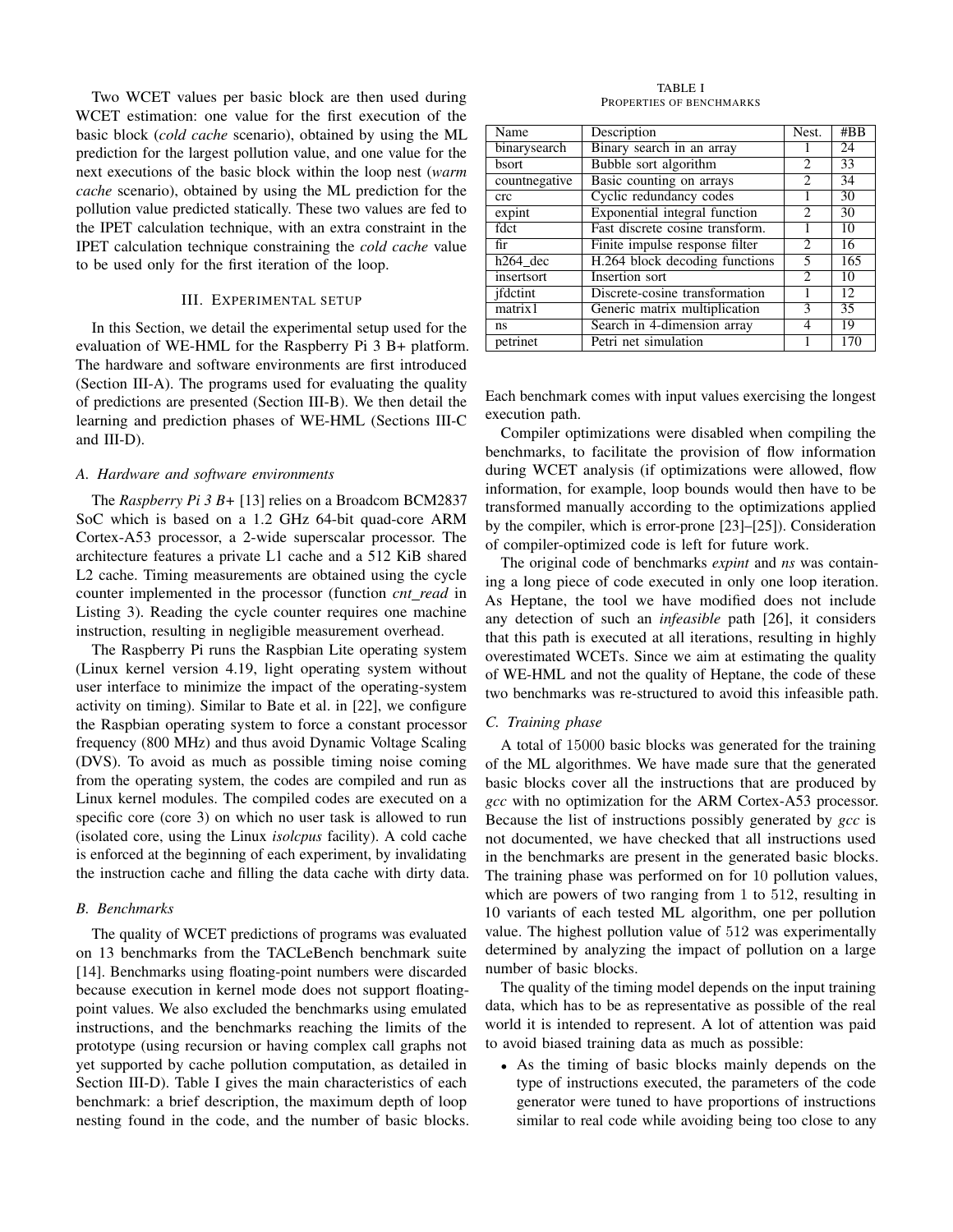particular benchmark. We also tuned the parameters to cover varied sizes of basic blocks, from very small basic blocks to longer ones.

- The execution time of specific instructions should not be smaller during the training phase than during a real execution. This could occur for branches, for which the repetitive execution of basic blocks used to collect training data could introduce a bias. This bias was eliminated by flushing the branch prediction tables between each timing measurement in the measurement loop from Listing 3. Regarding the effect of caches, the presence of pollution code aims at maximizing the execution time of a basic block in presence of cache pollution within loops.
- A foreseen bias in training data is that we only consider *proportions* of instructions during training, regardless of their *order of execution* in the basic block. This choice was taken to have fast training and prediction.

We implemented two variants to estimate the WCET of basic blocks from the set of collected measurements:

- The WCET estimate is set to the largest observed execution time (MOET). For this technique, each basic block is executed a sufficiently large number of times (1000 in our experiments) to cover at best the possible timings.
- The WCET estimate is estimated using Measurement-Based Probabilistic Timing analysis [5], [27], with an exceedance probability of  $10^{-3}$ . Extreme value theory (EVT), and more precisely GEV (Generalized Extreme Value theory) was used to obtain the WCET from a set of measurements. We made sure that the timing samples respect the three conditions that must hold to apply EVT: stationery, short-term independence, and long-term independence [28]. 200 runs were sufficient to make sure that 10000 basic blocks, out of 15000 generated basic blocks, respect the three applicability conditions [29] with a commonly-used significance level of 5%.

For both techniques, 80% of the basic blocks were used for training and cross-validation, 20% were used for testing.

Executing the 15000 basic blocks to obtain the timing samples for the 10 pollution values required approximately 36 hours, using a single Raspberry Pi 3B+ board. We do not consider the duration of the training phase to be an issue, since it has to be performed only once per architecture and could be easily executed in parallel on several boards. Training, executed on a Linux virtual machine running on a DELL Latitude 7400 with 8 core Intel i7 processor, required around 62 minutes in total for the 5 ML algorithms.

TABLE II EXPERIMENTED MACHINE LEARNING ALGORITHMS

| <b>Algorithm</b>       | <b>Description</b>                    |  |  |
|------------------------|---------------------------------------|--|--|
| Random Forest (RF)     | A multitude of decision trees         |  |  |
| Neural Network (NN)    | Multi-Layer Perceptron neural network |  |  |
| Gradient Boosting (GB) | Stochastic gradient boosting          |  |  |
| Bayesian Ridge (BR)    | Bayesian ridge regression             |  |  |
| Ridge                  | Standard ridge regression             |  |  |

We have evaluated the machine learning algorithms that provided by the Scikit library [18], [30]. Preliminary experiments made us select the 5 algorithms that gave the best results among those provided by the Scikit library (see Table II for a brief description). In the rest of the paper, the acronyms (*RF*, *NN*, *GB*, *Ridge*, *BR*) will be used instead of the full names.

### *D. WCET estimation phase*

WCET estimation is implemented by modifying the opensource IPET-based static WCET estimation tool Heptane [20] as follows. Heptane was modified to calculate the pollution value for each basic block. The current estimation of the pollution value is conservative, in the sense that it considers *all* accesses inside a loop nest: in case there are multiple paths in a loop, the number of accesses in the different paths are summed, leading to safe but overestimated pollution values. Another source of conservatism is that the presence of loops is considered as the only source of cache reuse: reuse resulting from function calls is currently ignored. In the current state of the implementation, cache pollution is computed only for loop nests that contain a function call tree of depth strictly higher than one, and the benchmarks that do not meet this condition are discarded.

Then, the IPET calculation step of Heptane is modified to use the ML-predicted WCET values for basic blocks instead of the values predicted by static analysis as in the original Heptane. Two WCET estimates for each basic block are predicted: one estimate with a cold cache (for the execution of the basic block within the first loop iteration), and a second with a warm cache, using the statically-predicted cache pollution value. The original calculation step of the Heptane is then applied, using these two WCET estimates.

#### IV. EXPERIMENTAL RESULTS

The quality of WE-HML is evaluated from different points of view. First, we evaluate the quality of WCET predictions of entire programs (Section IV-A). Then, we evaluate the benefit of accounting for caches (Section IV-B). WE-HML is then compared with a cache-agnostic measurement-based hybrid technique in Section IV-C. Finally, a detailed analysis of the quality of WCET predictions at the basic block level is given in Section IV-D.

### *A. Prediction of WCETs of programs*

Table III reports the WCET estimated by WE-HML (with cache modeling) on the benchmarks, using the 5 selected ML algorithms. The estimated WCETs are compared with the maximum observed execution time (MOET) of each benchmark, obtained by taking the maximum timing of 1000 executions, all using the inputs that trigger the worst-case execution path. The predicted WCET values in the Table are obtained by the best-performing variant of WE-HML in terms of quality of learning for basic blocks: training with pWCET- $10^{-3}$  values for basic blocks, see Section IV-D for more details. The rightmost column gives the overestimation factor, calculated as the ratio between the estimated WCET and the MOET. The estimated WCET used to calculate the overestimation factor is the one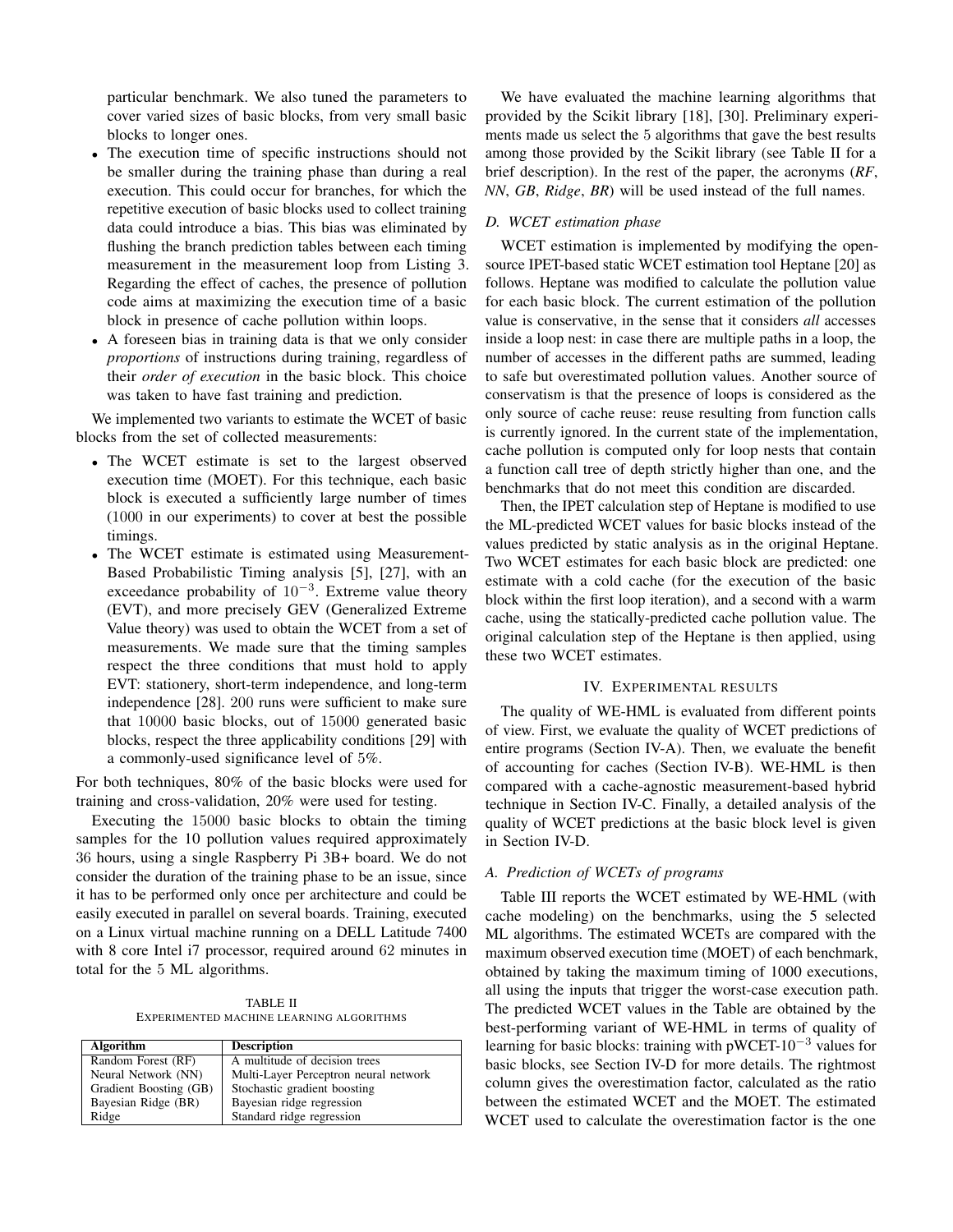depicted in bold face in the Table, calculated by the less pessimistic ML technique.

We observe that the estimated WCETs are never lower than MOETs. We also observe that no ML algorithm consistently outperforms the others on all benchmarks. The lowest estimated WCETs are most of the times computed by RF (8 times out of 13) and GB (3 times). The ML algorithm that computes the largest WCET estimates the most often is *Ridge* (9 times). *Pertrinet* is far the overestimated benchmark, for the rest the overestimation factor varies between 2.77 and 9.38.

We observe that benchmarks with deeply nested loops suffer from the most important WCET overestimations. This comes from the way caches are accounted for in WE-HML, which is by construction pessimistic: (i) we consider that every memory access within a loop nest may pollute the cache; (ii) the referenced addresses within a loop nest are not computed (only their number), thus the same address may be counted several times; (iii) the impact of pollution is evaluated by searching for the references having the largest impact. In comparison, the overestimation of WCETs for the benchmarks with a loop nesting level of 1 is moderate.

A more detailed analysis is now given for benchmark *binarysearch*. This benchmark is sufficiently simple to make sure that the pessimism of WCET estimates only comes from our technique: this example has obvious worst-case input, constant loop bounds, and no infeasible path. Figure 5 depicts the MOET and ML-predicted WCET for all selected ML algorithms.



Fig. 5. ML-predicted WCETs versus observed execution times for *binarysearch*

For *binarysearch*, the smallest WCET estimate is obtained by *GB* followed tightly by *RF* and the highest is obtained by *Ridge*. The pessimism for such an application with a loop nesting level of 1 is moderate.

Although we did not observe any underestimated WCET estimates using WE-HML, one may wish to change the way the WCET of basic blocks are estimated during training, by using a lower exceedance probability. Experiments with a probability of 10<sup>−</sup><sup>6</sup> resulted in an augmentation of 35% of estimated WCETs, on average for all benchmarks.

As far as the duration of WCET estimation is concerned, we

observed WCET prediction durations of around thirty seconds for most programs. This duration looks very reasonable to us for our non-optimized code for WCET estimation (call of a Python script for each basic block, parameter passing using files, de-serialization of the ML algorithm for each basic block). We observed that RF is by far the most time-consuming algorithm. The other algorithms are comparatively much faster.

## *B. Benefits of cache modeling*

One of the benefits of WE-HML is to account for caches, by predicting two different WCETs per basic block: one for its first execution (*cold cache*) and one for the next executions (*warm cache*). Table IV gives for all benchmarks the improvement of WCET estimates obtained by accounting for caches in WE-HML, compared to the WCET estimation technique that systematically considers a cold cache (hereafter  $W\_nocache$ ). The improvement, expressed as a percentage, is calculated by formula <u><sup>W\_nocache</sub>−WEHML</u>.</u></sup>

As expected the numbers show a significant improvement brought by cache management (65% on average for all ML algorithms and all benchmarks). Benchmark *Pertrinet* does not benefit at all from cache management: its code contains a loop, but the amount of data accessed in the loop is so big that even when considering caches all the cache is considered as polluted by our analysis (and is actually polluted at run-time).

#### *C. Comparison with a hybrid WCET estimation technique*

In this section, we compare WE-HML with a cache-agnostic hybrid technique that uses the highest measurement for each basic block for WCET estimation. We did not compare with static WCET estimation since there is no publicly available description of the processor we are targeting, and most importantly because we are specifically targeting processors reaching the limits of static WCET estimation.

Comparing WE-HML with measurement-based hybrid approaches [7], [31] on a large set of benchmarks is difficult, because such techniques have to automatically introduce instrumentation code in the benchmark under study to measure the execution time of small code snippets. Since introducing instrumentation code is a time-consuming task, as a preliminary experiment, we performed a comparison on one program only, using manual instrumentation. The program, given in Listing 4, implements edge detection in an image. To limit the cost of insertion of instrumentation, only the main (and longest to execute) basic block was instrumented.

```
Listing 4. Edge detection program
void edge (char in [T][T], char out [T-1][T-1]) {
  for (i=0; i < T-1; i++) {
    for (j=0; j < T-1; j++)a1 = in[i][j] - in[i+1][j+1];a1 = (a1 + (a1) > 31) \hat{ } (a1 > > 31);
        a2 = in[i][j+1] - in[i+1][j];a2 = (a2 + (a2) > 31)) \hat{c} (a2 > 31);
         out[i][j] = a1+a2;}}}
```
The hybrid technique used as a baseline measures the execution time of basic blocks and then applies IPET with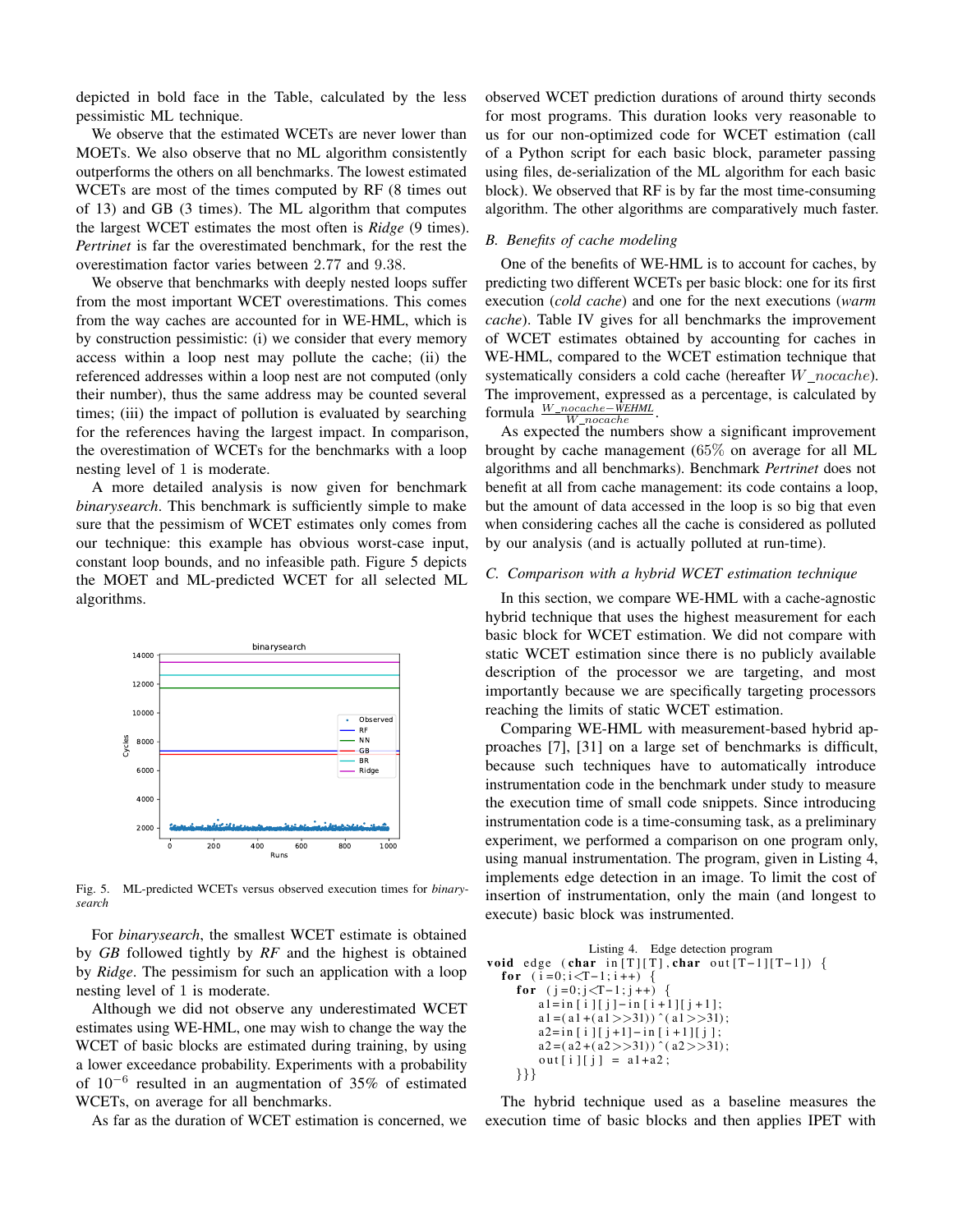| TABLE III                                      |  |
|------------------------------------------------|--|
| ESTIMATED WCET OBTAINED BY WE-HML VERSUS MOET. |  |

| <b>Benchmark</b> | RF      | <b>NN</b> | GВ      | <b>BR</b> | $\overline{Ridge}$ | <b>MOET</b> | Overestimation factor |
|------------------|---------|-----------|---------|-----------|--------------------|-------------|-----------------------|
| binarysearch     | 7358    | 11728     | 7117    | 12622     | 13517              | 2568        | 2.77                  |
| bsort            | 3362849 | 5251155   | 4463131 | 9555110   | 10225058           | 358380      | 9.38                  |
| countnegative    | 102506  | 99415     | 108291  | 79818     | 87545              | 29720       | 2.69                  |
| crc              | 277623  | 329852    | 298225  | 289192    | 302788             | 66867       | 4.15                  |
| expint           | 27704   | 35933     | 28353   | 60420     | 61358              | 6122        | 4.52                  |
| fdct             | 26193   | 40328     | 29084   | 34523     | 37461              | 8877        | 2.95                  |
| fir              | 40565   | 50510     | 37570   | 82433     | 87648              | 7646        | 4.91                  |
| $h264$ dec       | 2941623 | 3649120   | 3405644 | 4126177   | 4506618            | 426327      | 6.9                   |
| insertsort       | 12293   | 15322     | 12095   | 16858     | 18584              | 3042        | 3.98                  |
| jfdctint         | 31969   | 40103     | 35706   | 38910     | 41611              | 8070        | 3.96                  |
| matrix1          | 65679   | 102079    | 65911   | 95697     | 106144             | 21380       | 3.07                  |
| ns               | 190940  | 183002    | 185426  | 367042    | 370772             | 22018       | 8.31                  |
| petrinet         | 77039   | 175362    | 92620   | 157400    | 167268             | 3329        | 23.15                 |

TABLE IV IMPROVEMENT (DECREASE) OF ESTIMATED WCET RESULTING FROM CACHE MANAGEMENT

|                     | $\overline{\text{RF}}$ | $\overline{\text{NN}}$ | $\overline{GB}$   | $\overline{\text{BR}}$ | Ridge | Avg   |
|---------------------|------------------------|------------------------|-------------------|------------------------|-------|-------|
| binarysearch        | 74%                    | 70%                    | 78%               | 61%                    | 62%   | 69%   |
| <b>bsort</b>        | 69%                    | 69%                    | 64%               | 27%                    | 32%   | 52%   |
| countnegative       | 85%                    | 87%                    | 86%               | $0\%$                  | 87%   | 62%   |
| crc                 | 88%                    | 91%                    | 89%               | 90%                    | 90%   | 90%   |
| $\overline{expint}$ | 80%                    | 82%                    | 82%               | 65%                    | 68%   | 75%   |
| fdct                | 76%                    | 79%                    | 77%               | 77%                    | 78%   | 78%   |
| fir                 | 51%                    | 69%                    | 65%               | 37%                    | 41%   | 53%   |
| $h264$ dec          | $\overline{7}2\%$      | 81%                    | $\overline{73}\%$ | 73%                    | 74%   | 75%   |
| insertsort          | 81%                    | 89%                    | 86%               | 84%                    | 85%   | 85%   |
| ifdctint            | 77%                    | 80%                    | 78%               | 73%                    | 75%   | 77%   |
| matrix1             | 84%                    | 84%                    | 86%               | 81%                    | 81%   | 84%   |
| ns                  | 58%                    | 68%                    | 63%               | 21%                    | 28%   | 48%   |
| petrinet            | $0\%$                  | $0\%$                  | $0\%$             | $0\%$                  | $0\%$ | $0\%$ |

the largest observed value, with no attempt to account for the different execution contexts of basic blocks. This technique corresponds to the technique described by Kirner et al. in [7] with instrumentation at the basic block level.

TABLE V COMPARISON WITH HYBRID METHOD

|           | <b>BB</b> first | BB next  | <b>WCET</b> | WCET<br>$MB-Hubrid$ |
|-----------|-----------------|----------|-------------|---------------------|
|           | (cycles)        | (cycles) | (cycles)    |                     |
| RF.       | 2160            | 227      | 76605568    | 3.10                |
| NN        | 3247            | 269      | 91026704    | 2.61                |
| GВ        | 2595            | 263      | 87089720    | 2.73                |
| BR.       | 2381            | 283      | 114662216   | 2.07                |
| Ridge     | 2660            | 286      | 112299136   | 2.11                |
| MB-Hybrid | 451             | NA       | 237379792   | 1.0                 |

Experimental results (see Table V) give for the studied basic block the WCET estimated for the different ML algorithms (two values for first and next iterations). The third line gives the WCET estimated using IPET. The last line in the table contains the ratio  $\frac{Hybrid}{WE-HML}$ . We observe from Table V that cacheagnostic hybrid methods are as expected more pessimistic than WE-HML, with WCET estimates 2.5 times higher than WE-HML on average. Furthermore, as already mentioned before,

TABLE VI R2 SCORES OF SCIKIT ML ALGORITHMS ON BASIC BLOCKS, DEPENDING ON TECHNIQUE USED FOR ESTIMATING THE WCET OF BASIC BLOCKS AND POLLUTION VALUE

|           | <b>MOET</b> |       |       | $pWCET$ 10 <sup>-3</sup> |       |       |
|-----------|-------------|-------|-------|--------------------------|-------|-------|
| Algorithm |             | 16    | 512   |                          | 16    | 512   |
| RF        | 0.070       | 0.484 | 0.828 | 0.728                    | 0.431 | 0.883 |
| <b>NN</b> | 0.073       | 0.461 | 0.831 | 0.725                    | 0.410 | 0.877 |
| <b>GB</b> | 0.080       | 0.482 | 0.830 | 0.735                    | 0.426 | 0.884 |
| <b>BR</b> | 0.077       | 0.467 | 0.827 | 0.722                    | 0.415 | 0.874 |
| Ridge     | 0.076       | 0.467 | 0.827 | 0.722                    | 0.415 | 0.874 |

WE-HML does not need code instrumentation and does not suffer from the code coverage issue.

#### *D. Prediction of WCETs of basic blocks*

WCET prediction at program level obviously depends on ability of the ML algorithms to predict WCETs at the basic block level. This ability to predict the WCET of basic blocks is evaluated in Table VI by analyzing the *r2 score* of the ML algorithm (or the coefficient of determination) as provided by Scikit [18]. The higher the score, the better the prediction, with a best possible value of 1. The scores are given for the two different ways of calculating the WCETs of basic blocks from measurements, that are later used for training (MOET and pWCETs with exceedance probability of  $10^{-3}$ , see Section III-C), and then per pollution values (1, 16, 512).

We observe that training the ML algorithms using the MOET of basic blocks may lead to very low scores. An analysis of the training data made us attribute this phenomenon to rare but very high timing outliers in the measurements, probably coming from the operating system activity. Probabilistic techniques such as pWCET 10<sup>−</sup>3, by construction, are more robust to the presence of such outliers, that they eliminate if rare enough. We did not notice any significant difference in the learning scores obtained by the different algorithms in the same scenario. pWCET 10<sup>−</sup>6 was observed to have slightly higher R2 scores than pWCET 10<sup>−</sup>3, but significantly higher WCETs (35% on average on the benchmarks).

The best scores are observed for the configurations with a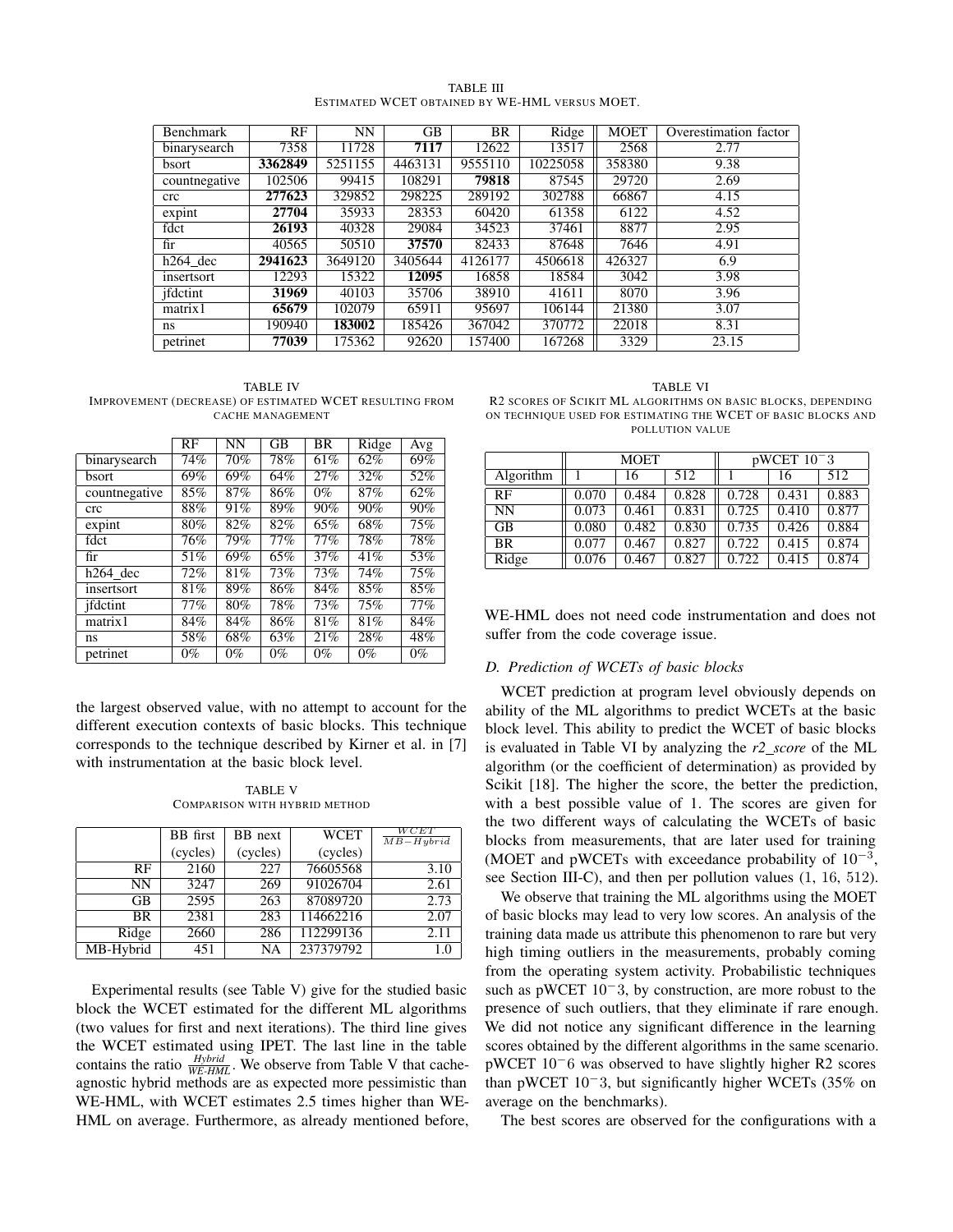low pollution value, and for those with the highest pollution value, which is expected since the execution times in these situations have low variability. With intermediate pollution values, the scores are lower. The worst scores are obtained with pollution values 2, 4 and 8, and then the scores improve when the pollution value increases. With small pollution values  $(2, 4, 8, 16)$ , the high variability of timings, comes from the fact that it is harder to exercise the worst-case cache collisions by randomly writing to memory.

#### V. RELATED WORK

The technique we propose in this paper is a *hybrid* technique, in which the longest path is estimated using static techniques, and the timing of basic blocks is estimated using an empirical technique. In contrast to most existing hybrid techniques such as [7]–[10], [31], [32], WE-HML does not use measurements to estimate the WCET of basic blocks, but instead uses a timing model learnt using ML techniques. As a consequence, coverage of basic blocks and timing instrumentation is not an issue in WE-HML. Among hybrid techniques, to our best knowledge only the techniques by Stattelmann and Martin [9] and by Dreyer et al. [10] support the variability of execution duration induced by caches. However, these two measurement-based hybrid techniques demand reverse engineering of timing traces to separate the different execution contexts of basic blocks.

Regarding the definition of timing models of hardware, Asavoae et al. [33] addresses the issues of formal co-validation of hardware and software timing models of safety-critical systems. The approach defines a formal specification of the timing behavior of hardware for a very simple processor. WE-HML is targeted for more complex processors, for which extracting the timing behavior of the processor is out of reach. For static WCET estimation techniques, static analysis techniques have been designed to obtain safe timing estimations of the WCET of basic blocks in the presence of cache hierarchies [2], [34], [35]. Compared to these techniques, WE-HML requires little knowledge of the memory hierarchy (size of last level cache only).

Mendis et al. present in [36] a technique to estimate the average-case steady-state (i.e. best-case) performance of the software for x86 architectures, using hierarchical neural networks. In contrast to their work, we focus on the prediction worst-case performance instead of average-case.

In the rest of this section, we compare our work to the existing literature using machine learning techniques for WCET estimation  $[15]$ – $[17]$ .

The research presented in [17] estimates WCETs of portions of code that are larger than basic blocks. This means that the machine learning algorithms, in addition, to learning the timing of hardware, have also to learn the longest execution path in programs. In contrast, we use ML for timing estimation of basic blocks only and use the safe standard WCET calculation technique IPET for identifying the longest path.

No research amongst [15]–[17] asked explicitly the ML algorithms to learn the behavior of architectural elements such as caches. We propose a first attempt to take into account the cache hierarchy. Compared to [15]–[17] we perform our analysis at machine code level while the referenced research operates on intermediate or source code. As a result, the quality of predictions is better, as the code analyzed will faithfully reflect what is actually executed by the hardware.

Lisper and Santos propose in [32] a hybrid approach where, for a given program, the WCET of basic blocks are estimated from a set of end-to-end-measurements, using a technique close to linear regression. Contrary to our work, the method does not model cache effects, and the learning process is based on end-to-end measurements on the program under analysis itself, rather than learning the timing from code snippets like basic blocks.

Courtaud et al. [37] propose the use of ML to estimate interference delays in shared memory multi-core architectures. In contrast to their work, we focus on single-core processors. Their technique could complement ours for validating timing on multi-cores. Similarly, the research by Griffin et al. [38], could complement our work to support multi-cores.

Finally, [15], [17] train their ML algorithms on benchmarks of the literature, which contain a limited set of programs. In contrast, WE-HML and [16] use a C code generator to automatically generate training data. Thus, the variability and the amount of the data trained on is controlled. Our basic block generator is inspired by Gene [21] that generates LLVM IR-code for WCET estimation. The main difference with Gene and [16] is that the code generator produces basic blocks and not entire programs.

#### VI. CONCLUSION

This paper has proposed WE-HML, a hybrid WCET estimation technique, for which the WCET of basic blocks is estimated using ML techniques in order to avoid the need for precise knowledge of the architecture. Compared to existing literature using ML for WCET estimation, WE-HML accounts for data caches, and predictions operate at the machine code level. Experimental results have shown that amongst the ML algorithms we have experimented with, none of them consistently outperforms the others on all benchmarks. Although WE-HML does not offer safety guarantees, we observe that predicted WCETs are always higher than any observed execution times for all benchmarks. Furthermore, cache modeling allows an average improvement of WCET estimates of 65% compared to a cache-agnostic equivalent of WE-HML. Finally, WCET estimates for all benchmarks are calculated in seconds for most benchmarks.

Although giving encouraging results, the proposed method could be improved in several directions. The main direction for future work is to improve our analysis of the impact of cache pollution, for example by considering instruction caches or improving the management of loop nests. More generally, the concept of *execution context* for the basic block has to be extended beyond the simple *pollution value* considered in this paper, to consider code properties having an impact on timing.